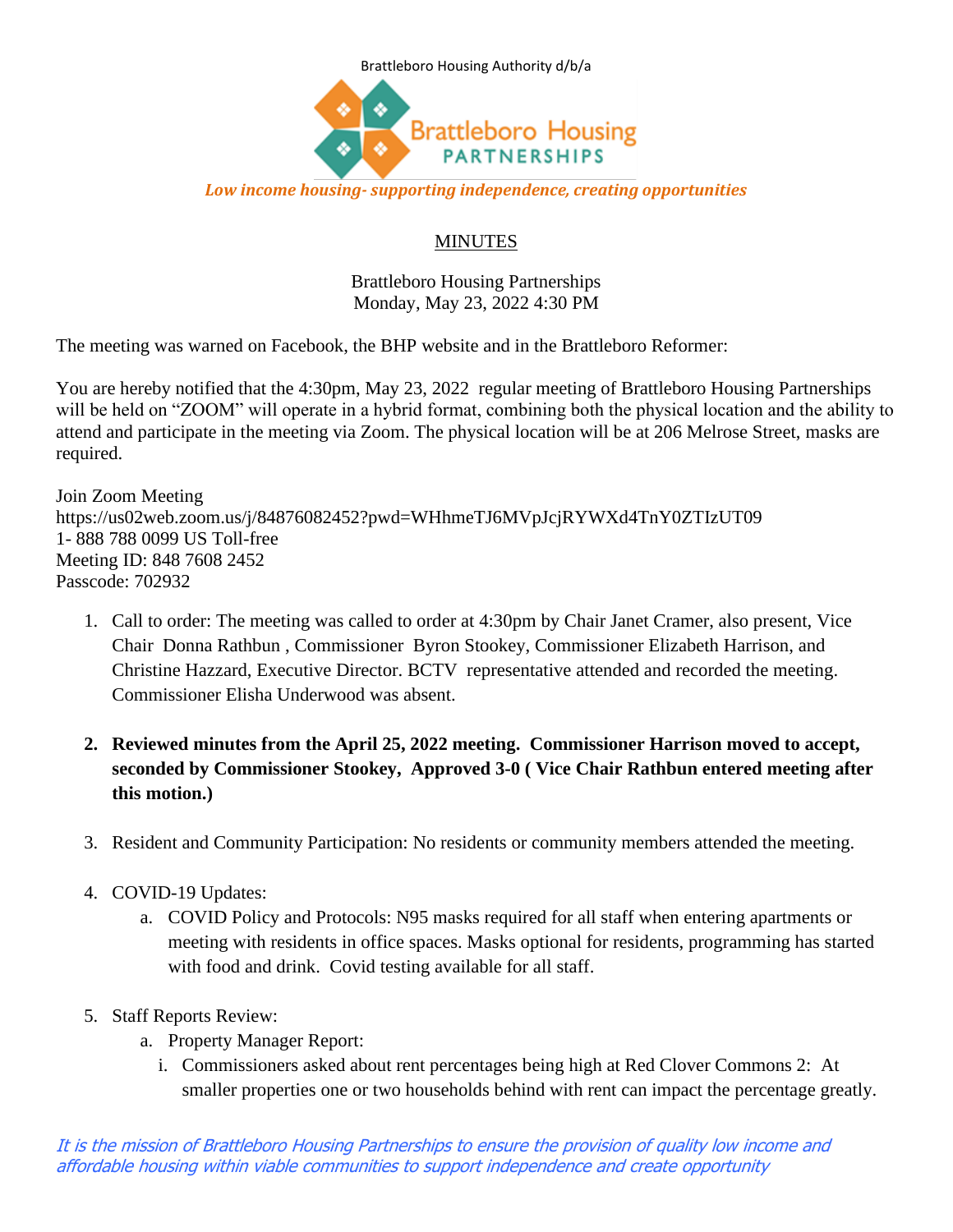- ii. VERAP (Vermont Emergency Rental Assistance Program) will continue to run through September 30, 2022 or beyond, subject to funding. BHP has received \$188,460.25 in funding from the program. \$30,630.97 in payments are pending.
- iii. Residents are encouraged and supported in applying for the VERAP program however residents will receive termination notices if they carry large balances.
- iv. Some households have exhausted VERAP funds.
- b. Resident Wellness and Services: ECC; Resident Services Coordinator; SASH Coordinator
	- i. ECC (Employment and Education Coordinator) position has begun interviews.
	- ii. SASH expanding to Bellows Falls, this will be a half panel employed by BHP. Hiring will begin in summer of 2022
- iii. SASH Flash reviewed and appreciated.
	- 1. Programs have increased with greater participation
- c. Section 8 and Grant Administrator report reviewed:
	- i. 151 vouchers leased in Housing Choice Voucher program, Project based Voucher Program and Mainstream Voucher Program.
	- ii. Transitions to Housing only serving one family, they will move to Mainstream Voucher Program.
- iii. Inspections are underway for Section 8 Voucher holders.
- 6. Financial Review:
	- a. End of the year comparable incomplete when board packet was mailed. They will be included in Junes packet with Tax credit audit.
	- b. April check listing reviewed
	- c. Check signing assignments: June Liz, July Byron
- 7. Board Business:
	- a. Board Orientation Committee:
		- i. The committee is waiting for review from Town attorney and Selectboard about briefing board applicants prior to being presented to the selectboard and an additional question added to the application which asks for applicants to meet with Board Chair and E.D. before being presented to the selectboard.
		- ii. Briefing materials were approved and should be sent prior to meeting with applicant.
	- b. BHOI:
		- i. Commissioner Underwood and E.D. Hazzard met to finalize board member responsibilities and board description.